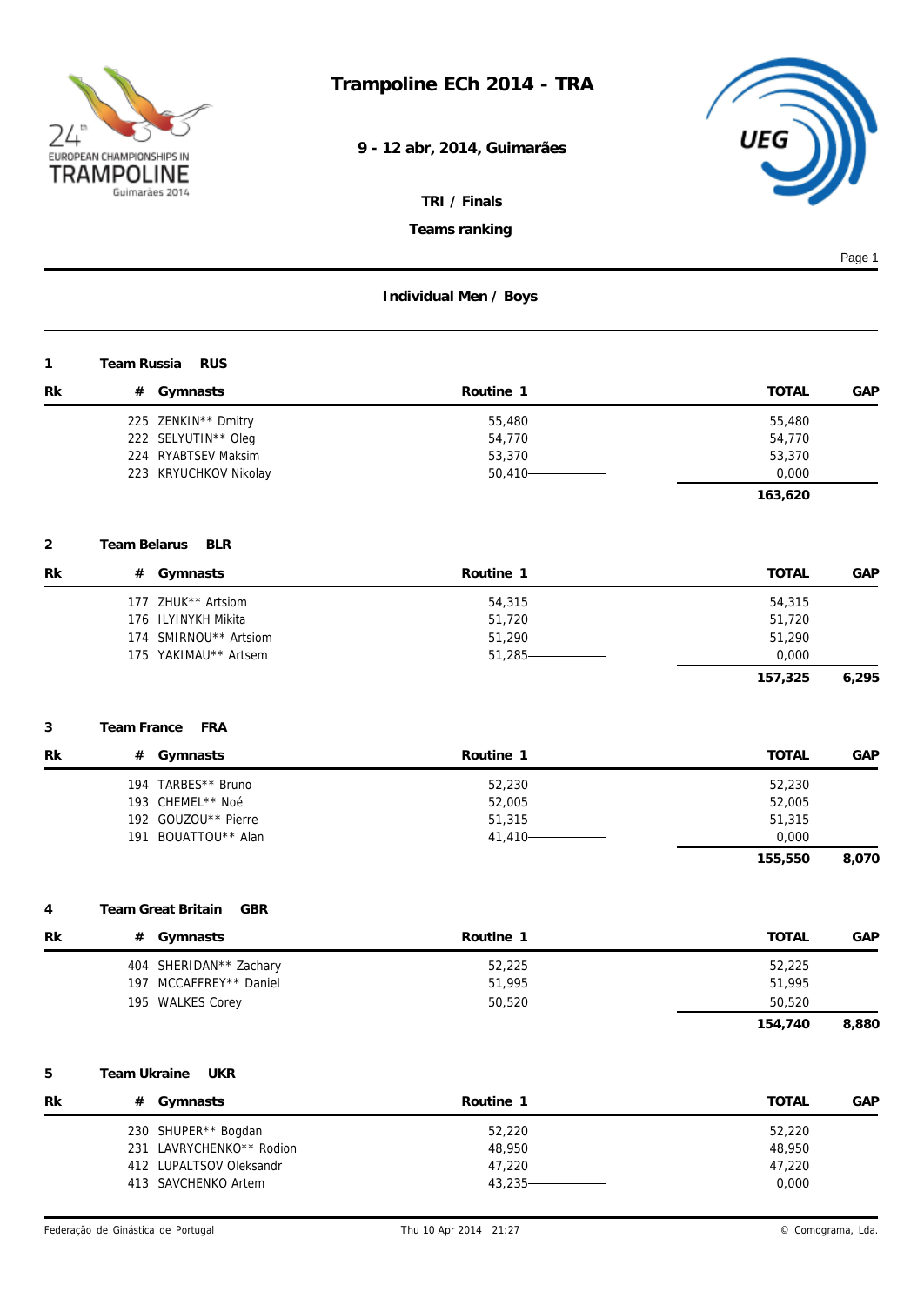

**Trampoline ECh 2014 - TRA**

**9 - 12 abr, 2014, Guimarães**

*Teams ranking TRI / Finals*



Page 2

**148,390 15,230**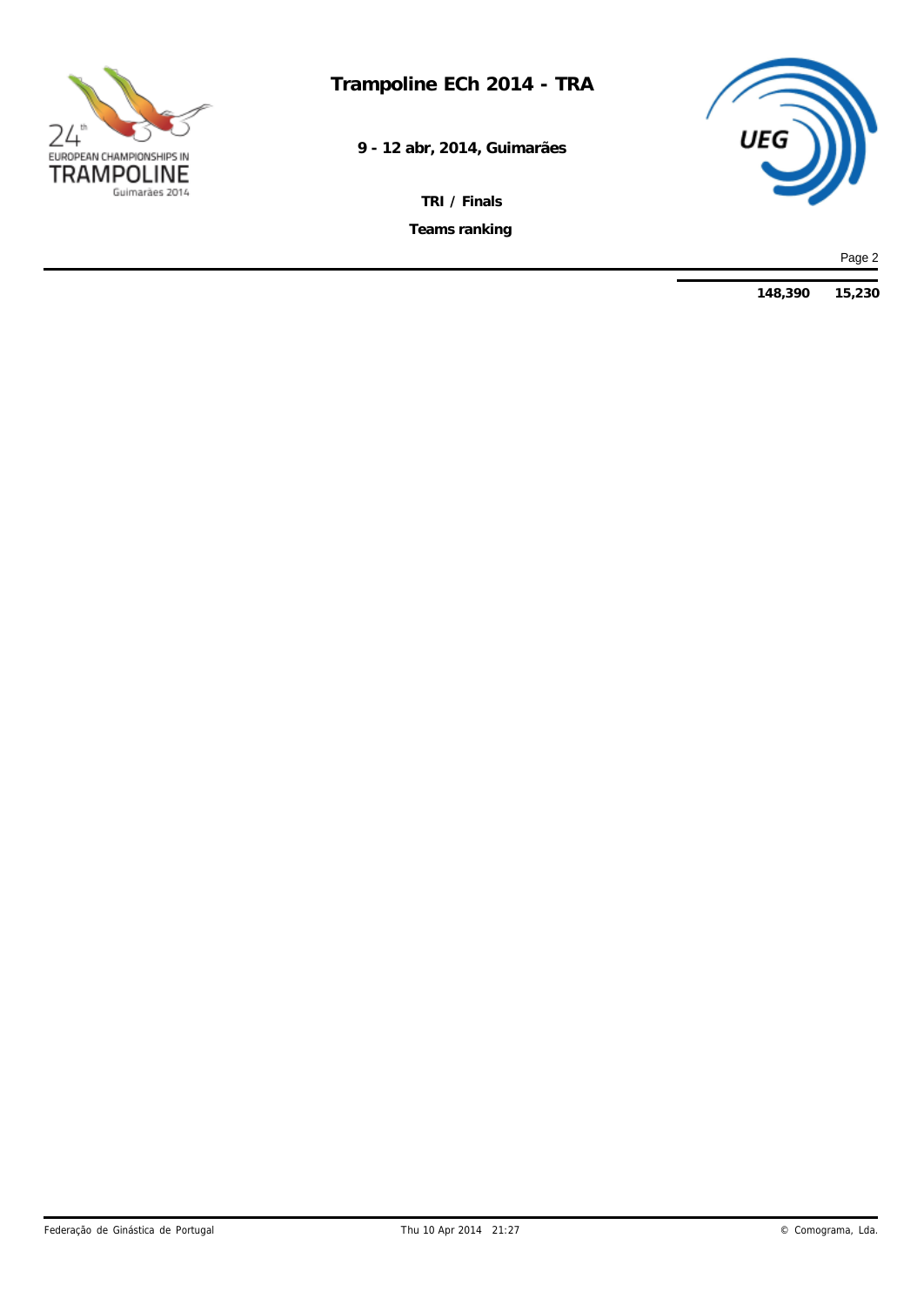

**9 - 12 abr, 2014, Guimarães**



*TRI / Finals*

*Teams ranking*

|    |               |                                                                                                |                                         |                                                | Page 3 |
|----|---------------|------------------------------------------------------------------------------------------------|-----------------------------------------|------------------------------------------------|--------|
|    |               |                                                                                                | Individual Women / Girls                |                                                |        |
| 1  | Team Russia   | <b>RUS</b>                                                                                     |                                         |                                                |        |
| Rk |               | # Gymnasts                                                                                     | Routine 1                               | <b>TOTAL</b>                                   | GAP    |
|    |               | 425 KUZNETCOVA Alina<br>162 GOLOTA Meri<br>165 ZAKHARCHUK** Maria<br>163 POPOVA Anastasia      | 50,985<br>49,640<br>49,430<br>47,945-   | 50,985<br>49,640<br>49,430<br>0,000<br>150,055 |        |
| 2  |               | Team Great Britain<br><b>GBR</b>                                                               |                                         |                                                |        |
| Rk |               | # Gymnasts                                                                                     | Routine 1                               | <b>TOTAL</b>                                   | GAP    |
|    |               | 135 SONGHURST Isabelle<br>134 KENNY Olivia<br>136 AKBAR** Zaynub<br>137 DAVIES-WILLIAMS Bethan | 49,590<br>49,085<br>48,615<br>46,035-   | 49,590<br>49,085<br>48,615<br>0,000<br>147,290 | 2,765  |
|    |               |                                                                                                |                                         |                                                |        |
| 3  | Team Portugal | POR                                                                                            |                                         |                                                |        |
| Rk |               | # Gymnasts                                                                                     | Routine 1                               | <b>TOTAL</b>                                   | GAP    |
|    |               | 158 CARVALHO** Mariana<br>159 RAMOS** Ana<br>161 GOMES** Ana<br>160 CORREIA Sofia              | 48,535<br>47,315<br>46,675<br>42,345-   | 48,535<br>47,315<br>46,675<br>0,000            |        |
|    |               |                                                                                                |                                         | 142,525                                        | 7,530  |
| 4  | Team Bulgaria | <b>BUL</b>                                                                                     |                                         |                                                |        |
| Rk |               | # Gymnasts                                                                                     | Routine 1                               | <b>TOTAL</b>                                   | GAP    |
|    |               | 122 IVANOVA** Simona<br>123 ATANASOVA** Ivet<br>120 KRASTEVA Kristiyana<br>121 PENEVA Hristina | 48,440<br>47,420<br>46,000<br>45,990-   | 48,440<br>47,420<br>46,000<br>0,000<br>141,860 | 8,195  |
|    |               |                                                                                                |                                         |                                                |        |
| 5  | Team Belarus  | <b>BLR</b>                                                                                     |                                         |                                                |        |
| Rk | #             | Gymnasts<br>116 MANKEVICH Palina<br>119 BASHMAKOVA Katsiaryna<br>117 VAINITSKAYA Victoryia     | Routine 1<br>47,520<br>46,685<br>36,480 | <b>TOTAL</b><br>47,520<br>46,685<br>36,480     | GAP    |